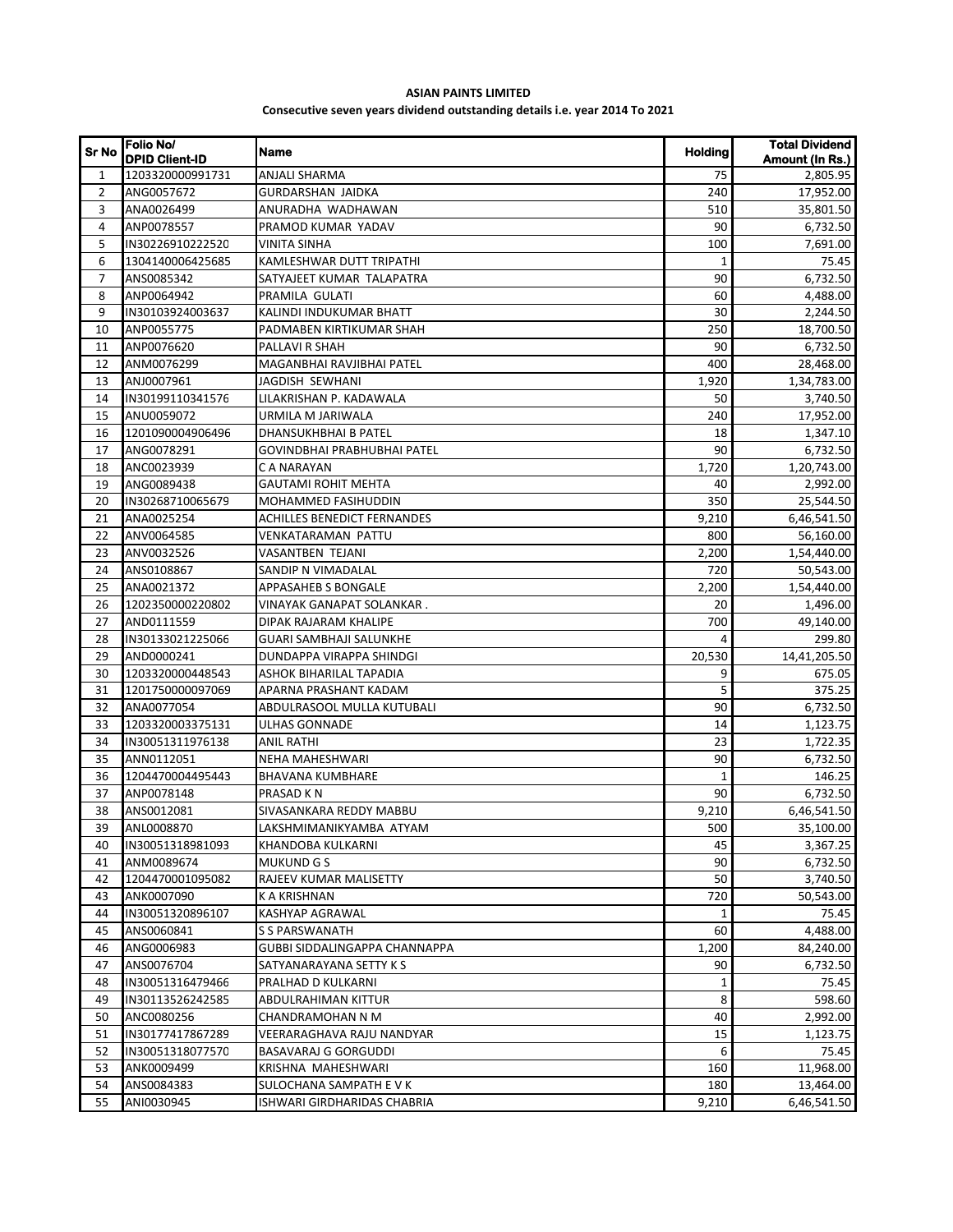## **ASIAN PAINTS LIMITED Consecutive seven years dividend outstanding details i.e. year 2014 To 2021**

| <b>Sr No</b> | Folio No/<br><b>DPID Client-ID</b> | Name                          | <b>Holding</b> | <b>Total Dividend</b><br>Amount (In Rs.) |
|--------------|------------------------------------|-------------------------------|----------------|------------------------------------------|
| 56           | ANJ0078394                         | JANAKI KRISHNAMOORTHY         | 90             | 6,732.50                                 |
| 57           | ANK0078382                         | <b>KURIAN J K</b>             | 90             | 6,732.50                                 |
| 58           | ANU0094412                         | UMA SAHASRANAM                | 370            | 26,332.50                                |
| 59           | ANK0091660                         | KALYANI RAJAGOPALAN           | 90             | 6,732.50                                 |
| 60           | IN30163741387936                   | ABDUL RISHAD KUTTIPRATHODI    | 2              | 149.90                                   |
| 61           | IN30051319626101                   | <b>EBENEZER SAMUEL</b>        | 5              | 375.25                                   |
| 62           | IN30189510835216                   | ANITA JOSE                    | 25             | 1,790.25                                 |
| 63           | ANR0068592                         | RABINDRA NATH GUPTA           | 10             | 748.50                                   |
| 64           | ANU0079072                         | UMA SHANKER ASOPA             | 70             | 5.236.50                                 |
| 65           | ANB0069012                         | <b>BASANT KUMAR JHAWER</b>    | 10             | 748.50                                   |
| 66           | ANB0008569                         | BASANTA KUMAR BEHURA          | 1,920          | 1,34,783.00                              |
| 67           | ANN0076822                         | NIRU HAZARIKA                 | 90             | 6,732.50                                 |
| 68           | IN30039411333233                   | KEDAR LAL BARNWAL             | 150            | 11,220.50                                |
| 69           | IN30183810003134                   | MUMTAZ FAZLULLAH              | 180            | 12,601.00                                |
| 70           | ANE0082655                         | EDINBOROUGH CALEB             | 90             | 6,299.50                                 |
| 71           | ANA0901125                         | ANTHONY CAMILO PETER REBELLO  | 46,080         | 34,76,736.00                             |
| 72           | ANG0097422                         | <b>GURDIP KAUR</b>            | 1,200          | 90,540.00                                |
| 73           | ANV0089336                         | <b>VED PRAKASH</b>            | 50             | 3,772.50                                 |
| 74           | ANR0079786                         | RAMESHWAR NATH GOEL           | 90             | 6,790.50                                 |
| 75           | ANP0047484                         | PREMA SHUKLA                  | 1,680          | 1,26,756.00                              |
| 76           | ANM0086692                         | MANISH JAIN                   | 90             | 6,790.50                                 |
| 77           | ANS0028148                         | SHUBHA GUPTA                  | 2,680          | 2,02,206.00                              |
| 78           | ANM0021692                         | <b>MAYURI MEHTA</b>           | 2,290          | 1,72,780.50                              |
| 79           | ANJ0055724                         | JAYESH PARMANAND MADHANI      | 1,350          | 1,01,857.50                              |
| 80           | ANF0901216                         | <b>FAROOK DESAI</b>           | 22,840         | 17,23,278.00                             |
| 81           | ANN0055614                         | NAVINBHAI KANTILAL SHAH       | 1,320          | 99,594.00                                |
| 82           | ANB0004982                         | <b>BHAVNA MODI</b>            | 2,300          | 1,73,535.00                              |
| 83           | ANK0080196                         | KIRANKUMAR DAVE               | 90             | 6,790.50                                 |
| 84           | ANJ0006802                         | JAMANABHAI SHANABHAI PATEL    | 9,210          | 6,94,894.50                              |
| 85           | ANJ0102605                         | JESAL R AMIN                  | 1,200          | 90,540.00                                |
| 86           | ANC0006664                         | CHAMPABAN RAMESHCHANDRA MEHTA | 1,440          | 1,08,648.00                              |
| 87           | ANA0090190                         | ARCHANA KIRAN AMIN            | 90             | 6,790.50                                 |
| 88           | ANJ0088497                         | <b>JYOTIRMOY BOSE</b>         | 280            | 21,126.00                                |
| 89           | ANS0086205                         | <b>SUREN VADILAL KOTHARI</b>  | 60             | 4,527.00                                 |
| 90           | ANG0075809                         | GAJANAN NARAYAN DANGI         | 1,440          | 1,08,648.00                              |
| 91           | ANH0091817                         | HETAL SHARADCHANDRA OZA       | 60             | 4,527.00                                 |
| 92           | ANA0014952                         | <b>ADARSH K SINGH</b>         | 1,530          | 1,15,438.50                              |
| 93           | ANN0076306                         | NIVA ALMAULA                  | 1,800          | 1,35,810.00                              |
| 94           | ANF0075410                         | <b>FARHANA S AMIJI</b>        | 1,200          | 90,540.00                                |
| 95           | ANA0029014                         | ANJU VERMA                    | 1,530          | 1,15,438.50                              |
| 96           | ANA0067252                         | ABDUL KARIM                   | 1,050          | 79,222.50                                |
| 97           | ANE0084192                         | <b>EDGAR DE SOUZA</b>         | 60             | 4,527.00                                 |
| 98           | ANG0057372                         | GOVIND SHRIPAD TALWALKAR      | 1,280          | 96,576.00                                |
| 99           | ANA0091773                         | ANITA M KANKARIA              | 50             | 3,772.50                                 |
| 100          | ANA0065725                         | ATIKURAHIMAN IQBAL HUSSAIN    | 600            | 45,270.00                                |
| 101          | ANN0014862                         | NARENDRA KUMAR SHAH           | 1,530          | 1,15,438.50                              |
| 102          | ANS0090920                         | SHASHIKANT KESHAV MANDREKAR   | 90             | 6,790.50                                 |
| 103          | ANT0013299                         | TARALAXMI BHAVANIDAS PAREKH   | 760            | 57,342.00                                |
| 104          | ANT0083240                         | TARALAXMI BHAVANIDAS PAREKH   | 90             | 6,790.50                                 |
| 105          | ANJ0102292                         | JANKI KARTIK SHAH             | 1,050          | 79,222.50                                |
| 106          | AND0026114                         | DEBIDURGA MUKHERJEE           | 1,320          | 99,594.00                                |
| 107          | ANK0018197                         | KALPANA KULKARNI              | 1,720          | 1,29,774.00                              |
| 108          | ANS0092545                         | SUREKHA PANDURANG GIRAP       | 90             | 6,790.50                                 |
| 109          | ANS0074288                         | SUMAN K KUVELKAR              | 1,920          | 1,44,864.00                              |
| 110          | ANH0902859                         | HEINZ HANSSEN                 | 4,000          | 3,01,800.00                              |